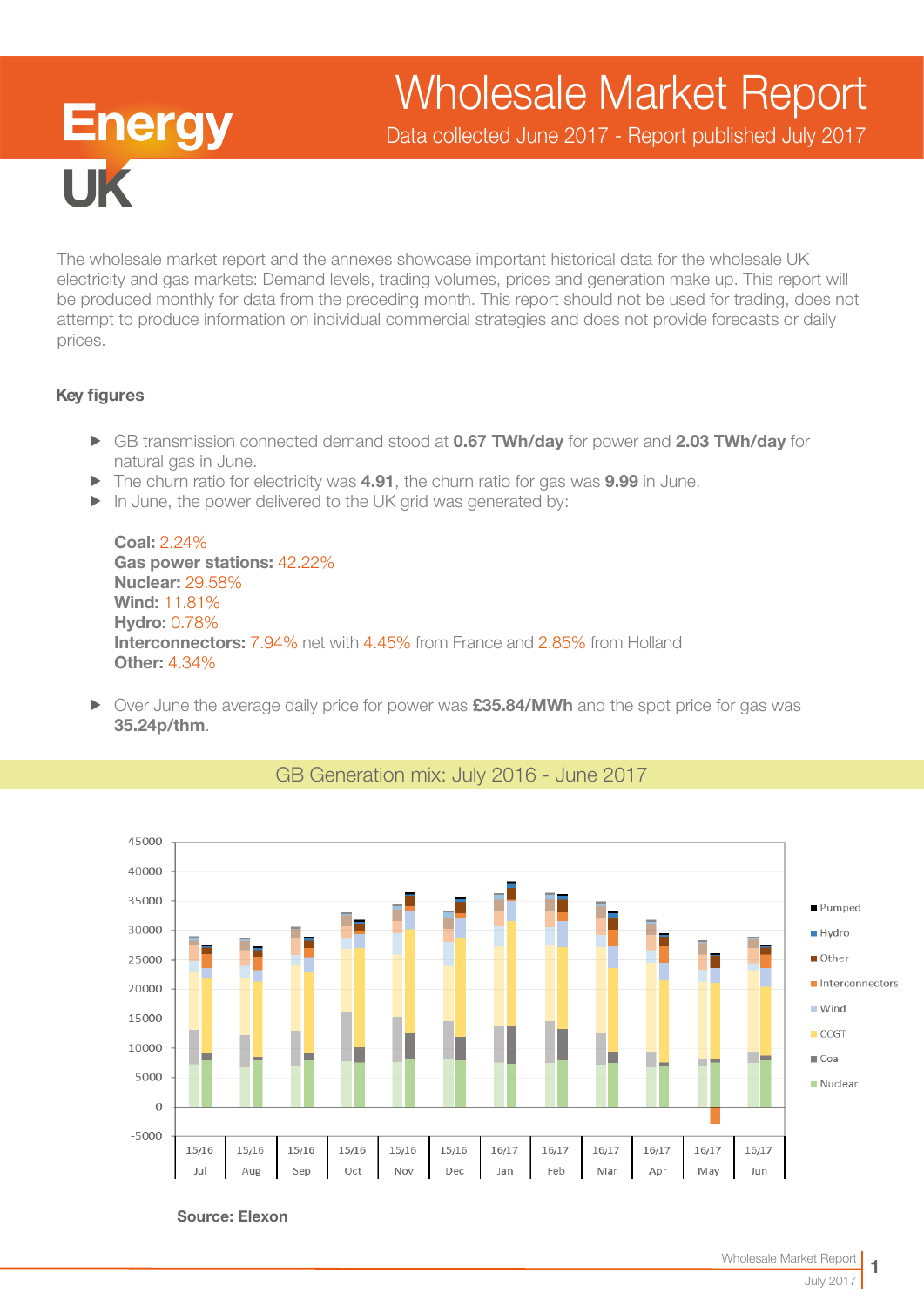## **Trading**

This graph shows the traded volumes of different types of contracts to deliver to the respective months set against demand.



Total traded electricity delivered in last 3 months

Source: EDF & ICIS Heren

## Gas traded and delivered to Grid by delivery month



Source: National Grid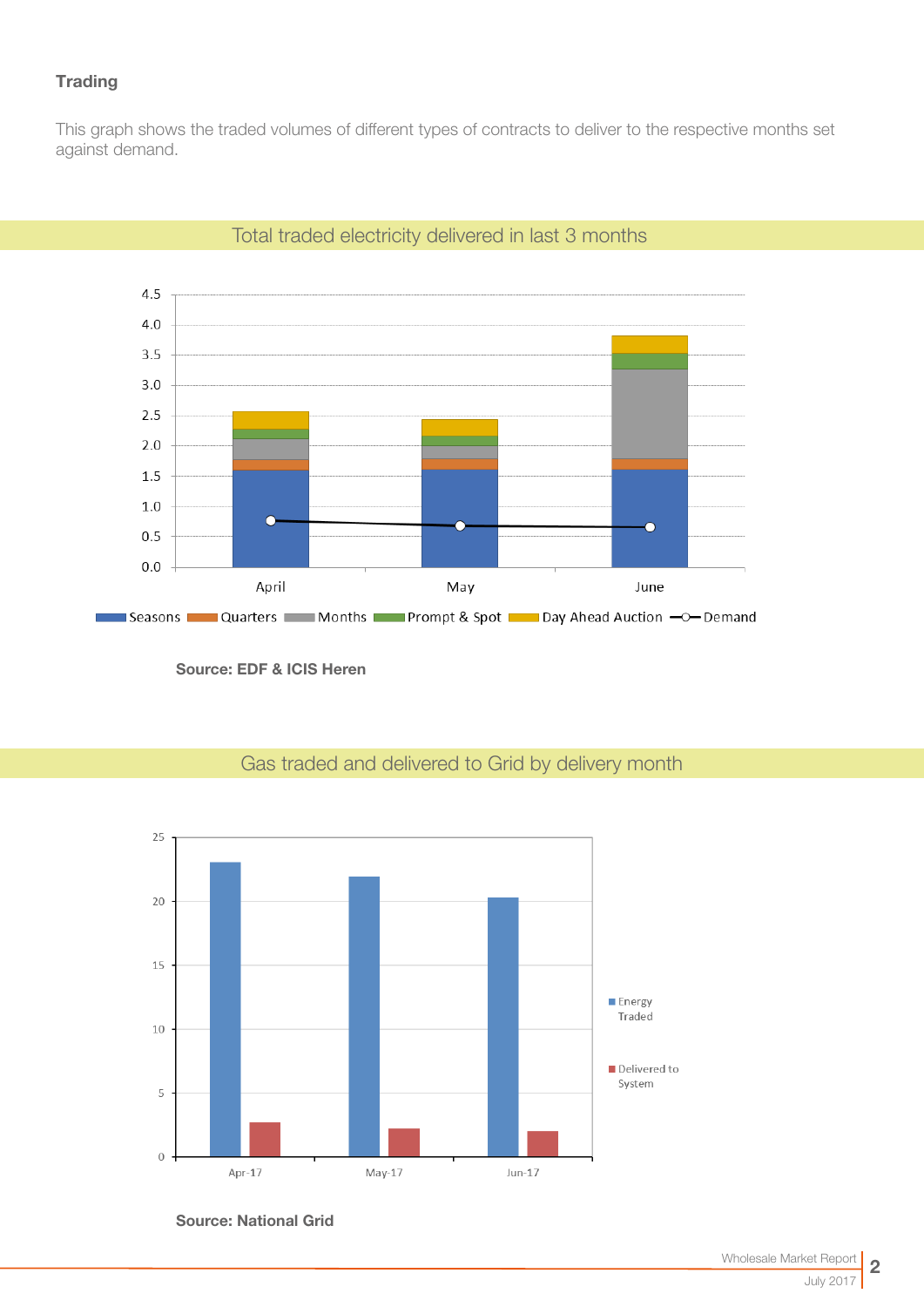## **Pricing**

These graphs illustrate relative to delivery date the difference in price you would have paid purchasing power and gas at different times. They show the historical price movements of spot, month ahead (averaged monthly) and season one, two and four ahead contracts (averaged over a season) for the past two years. For example, at the start of 2016 long term seasonal products were generally more expensive than short term products, whereas towards the end of 2016 the opposite was the case.



## Average wholesale baseload UK power prices by delivery date, £/MWh

Source: EPEX Spot, ICE (Intercontinental Exchange)

Source: National Grid, ICE (Intercontinental Exchange)

#### 100<sub>p</sub> Spot 90<sub>p</sub> 80<sub>p</sub> Month  $70p$ ahead 60<sub>p</sub> Season ahead 50<sub>p</sub>  $40p$ Year ahead  $30<sub>p</sub>$ **Two Years**  $20p$ ahead  $10<sub>p</sub>$ **14.17 Millips 12m/11 May 11 Mary's NOW! 1204 Nov**  $\mathbb{R}^d$

Average gas prices traded and delivered to Grid by delivery date, p/Thm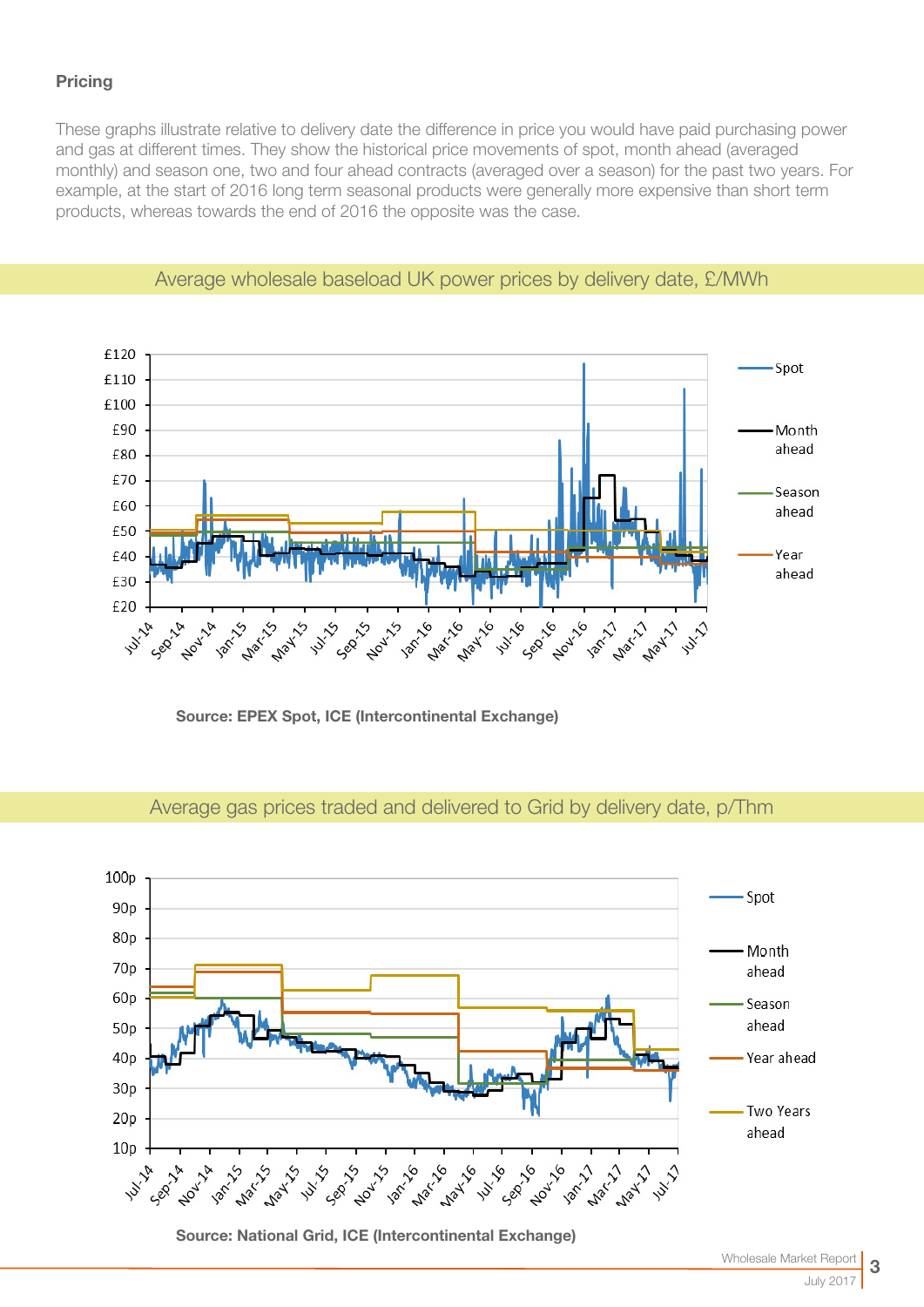**Baseload:** An amount of electric power delivered or required over a given period at a constant rate.

**BEIS:** Department for Business, Energy and Industrial Strategy.

**Churn ratio:** Here means the ratio for a specific time period between; volumes of trades to deliver on that period and; the total demand over that period. Typically volumes traded are over 10 to 20 times demand in the gas wholesale market, whereas for the electricity wholesale market the ratio is typically less than 4.

kWh: Kilowatt-hour, a unit of energy equal to delivering 1kW for an hour, which is commonly used for retail pricing.

LEBA: London Energy Brokers' Association. The members of LEBA facilitate bilateral trades between parties, termed Over the Counter (OTC) trades.

**Liquidity:** A liquid market is one where there are ready and willing buyers and sellers and where what is being bought and sold is easy to price and can trade without a significant price impact. Liquid markets are ones where there is a high turnover and where volumes traded are significant.

**LNG:** Liquefied Natural Gas. Natural gas is easier to transport in liquid form if a pipeline is not available as it requires less space.

**Month ahead:** Electricity traded for delivery in the next month

**National Grid:** A regulated company which operates the Electricity and Gas transmission systems.

**NBP (National Balancing Point):** The virtual hub at which all gas flows onto and out of the gas grid are set against.

**Season ahead:** trade for electricity delivered in a particular future season – summer or winter.

**Seasons:** There are two season for wholesale energy: Winter which runs from October to March and; Summer which runs from April to October.

**Thm:** Therm, a non-SI measurement of heat energy which companies use to measure their gas needs. Burning one therm of gas is approximately equivalent to releasing 29.3 KWh of energy (before heat loss).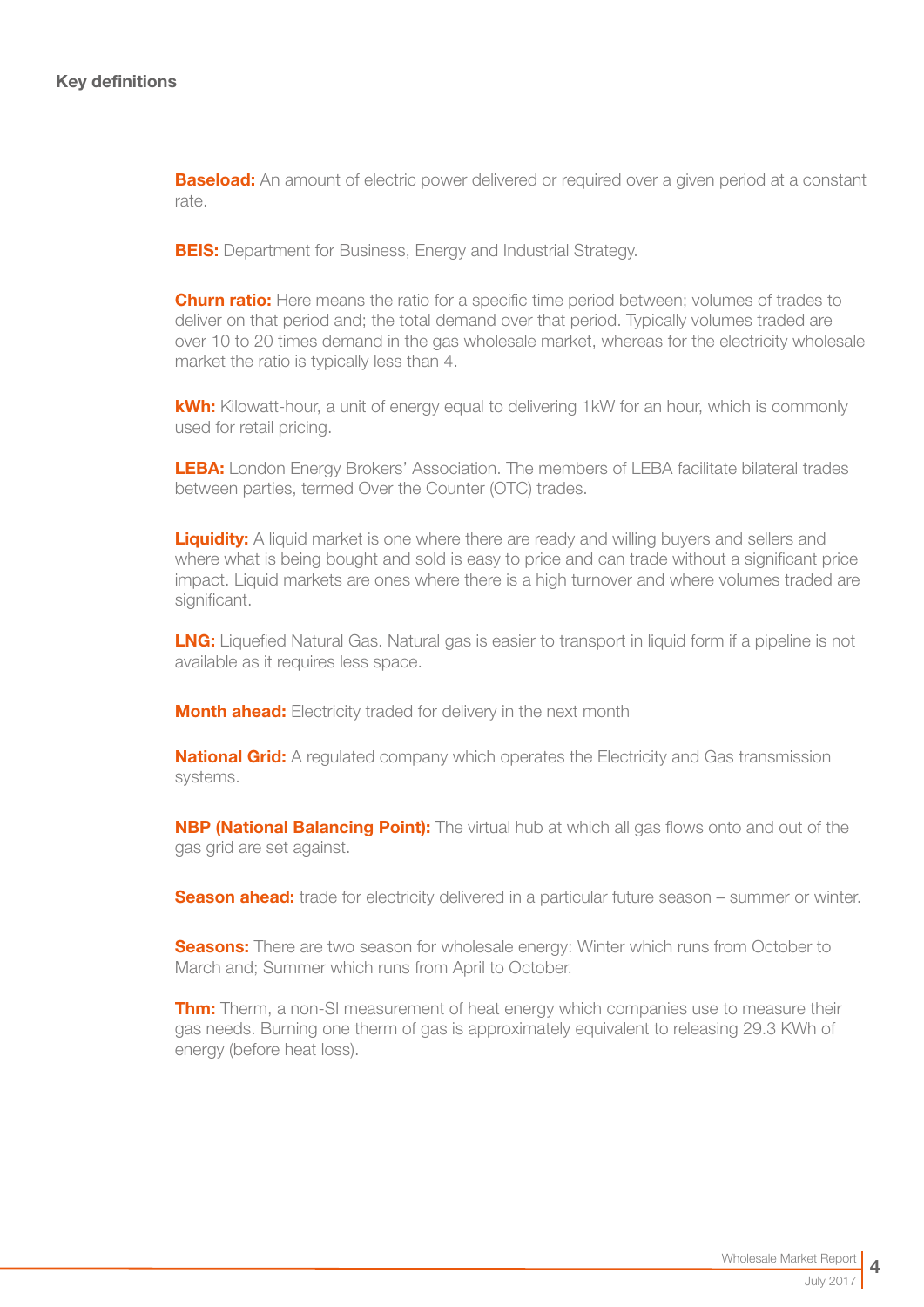#### Additional data on wholesale market activity can be found on the following links:

#### Supply and demand data

BM reports Market Index Data[: www.bmreports.com/bwh\\_Mid.htm](http://www.bmreports.com/bwh_Mid.htm)  Gridwatch[: www.gridwatch.templar.co.uk/index.php](http://www.gridwatch.templar.co.uk/index.php)

#### Prices data

Spot Exchange prices EPEXSPOT UK: http://www.epexspot.com/en/ N2EX: [www.n2ex.com/marketdata](http://www.nordpoolspot.com/Market-data1/N2EX/) 

#### Forward exchange prices

NASDAQ: [www.nasdaqomx.com/commodities/markets/marketprices](http://www.nasdaqomx.com/commodities/markets/marketprices )  The ICE: [www.theice.com/marketdata/reports/ReportCenter.shtml#report/10](http://www.theice.com/marketdata/reports/ReportCenter.shtml#report/10 )

#### Over-the-Counter (OTC) prices

London Energy Brokers' Association (LEBA): [www.leba.org.uk/pages/index.cfm?page\\_id=41&title=uk\\_power\\_prompt](http://www.leba.org.uk/pages/index.cfm?page_id=41&title=uk_power_prompt 
) 

#### Price reporting agencies

ICIS Heren: [www.icis.com/heren](http://www.icis.com/heren)  Platts: [www.platts.com](http://www.platts.com/) Argus: [www.argusmedia.com/Power](http://www.argusmedia.com/Power)

Press Office 020 7747 2959

Energy UK Charles House 5 - 11 Regent Street London SW1Y 4LR

020 7930 9390 [www.energy-uk.org.uk](http://www.energy-uk.org.uk) [@energyukcomms](http://twitter.com/EnergyUKcomms)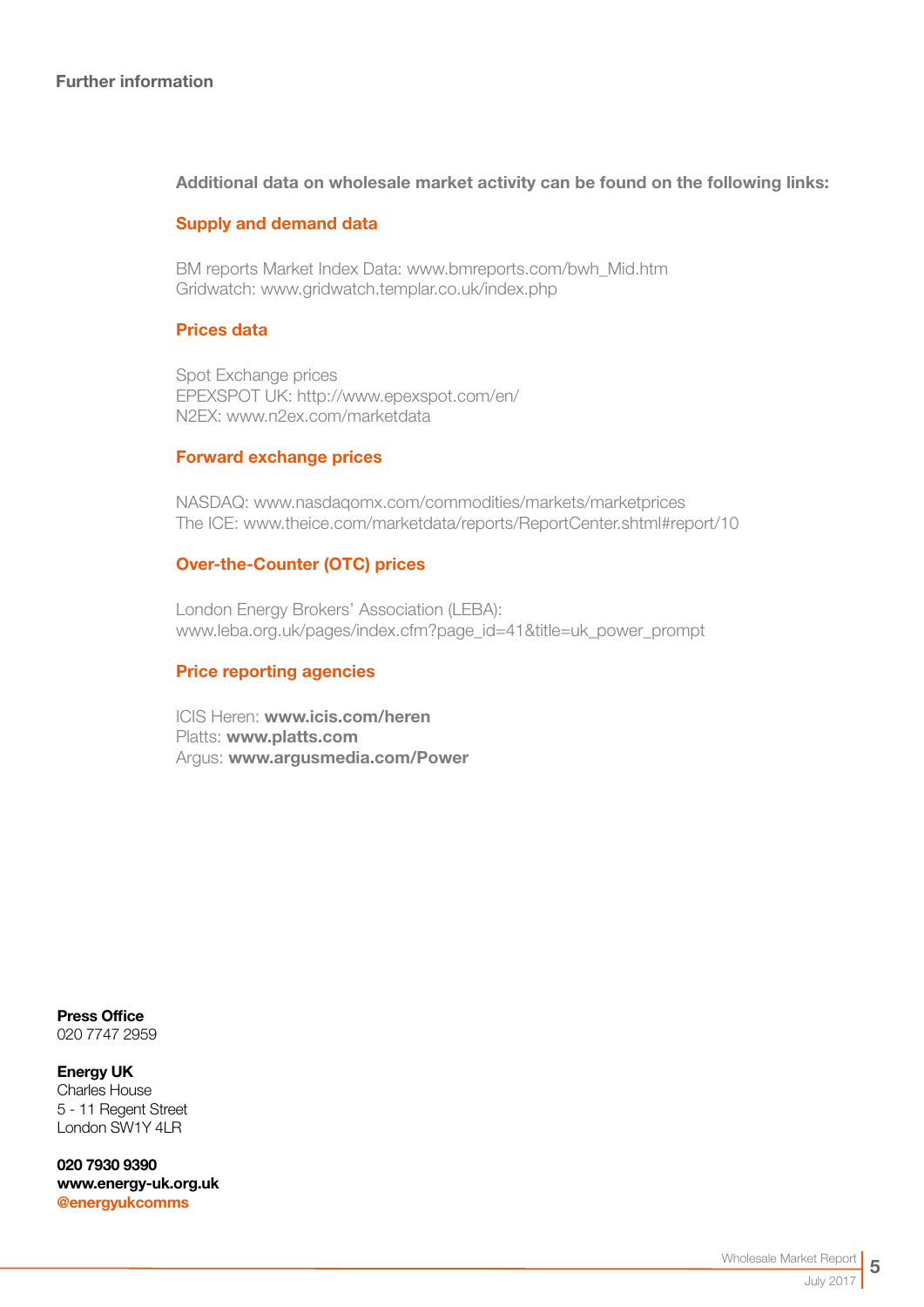# Wholesale Market Report Annex

#### Forward trading volumes

These graphs show the levels of liquidity in the forward power and gas market.



Power forward curve liquidity

Source: EDF and ICIS Heren



Natural gas forward volumes traded by month, TWh

July 2017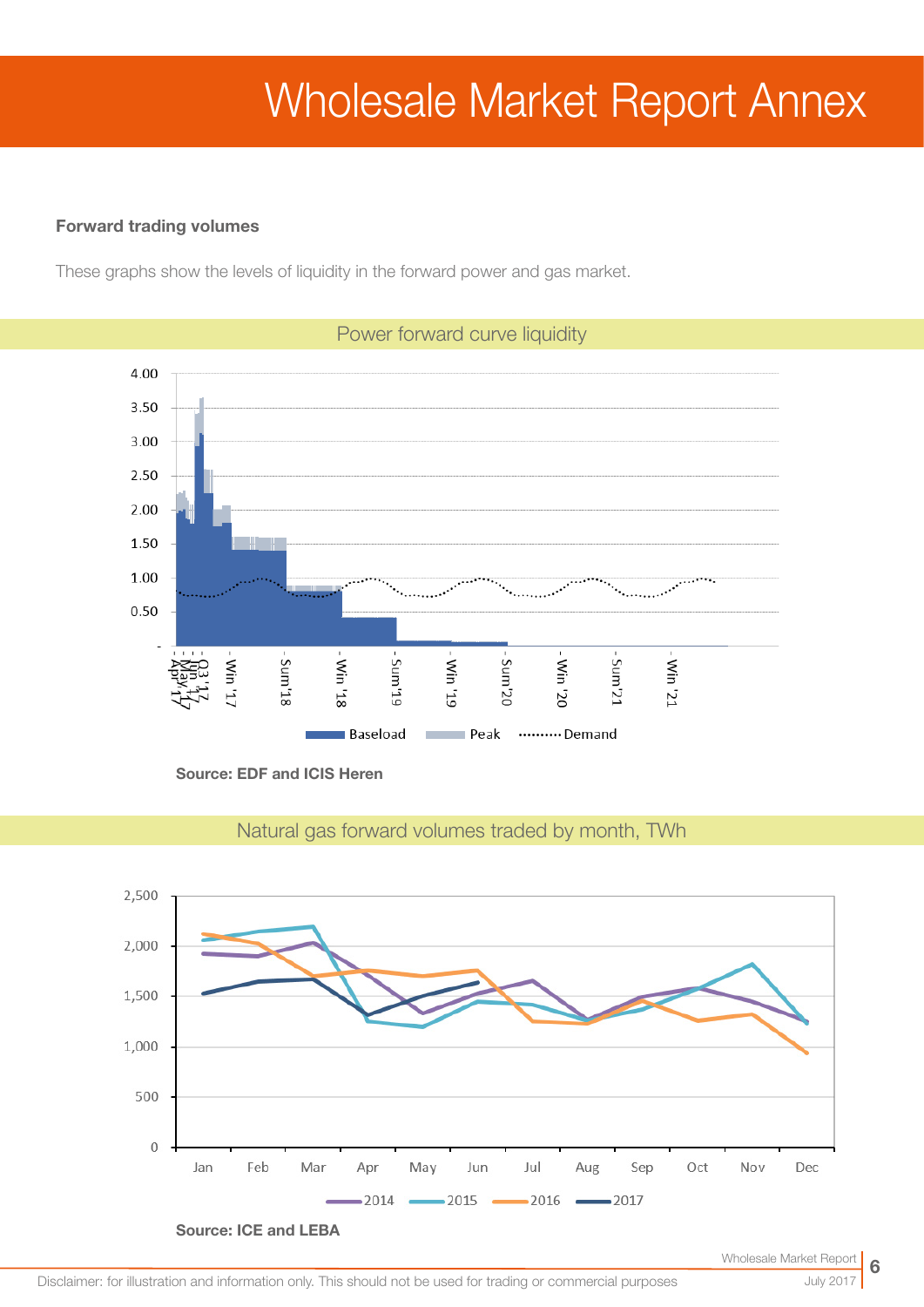In 2015, final consumption (excluding losses and energy industry own use) across the economy was 303 Terawatt hours (TWh), split into three groups:

#### Industrial: 92.35 TWh

#### Domestic: 108.16 TWh

#### Commercial premises, public administration, transport and agriculture: 102.24 TWh

In 2015 the UK produced 460.80 TWh of natural gas, imported 492.38 TWh and exported 161.57 TWh.

In 2015, 336.82 TWh of natural gas was imported by pipelines, of which 298.77 TWh came from Norway, 35.93 TWh from the Netherlands and 2.12 TWh from Belgium. Additionally 152.40 TWh of liquefied natural gas (LNG) was imported, of which the vast majority at 141.14 TWh came from Qatar.

Gas consumption was split by:

#### Domestic: 292.42 TWh

#### Industry: 94.47 TWh

#### Other uses such as non-energy uses, commercial and public: 103.43 TWh

#### Energy industry (mainly used as fuel to produce electricity): 296.06 TWh

The average domestic customer gas consumption in 2015 was 12,962 kilowatt hours (kWh) or 13,983 kWh adjusted for temperature; approximately sufficient\* to boil a kettle nearly 126,000 times.

The average electricity consumption per household in 2015 was 3,938 kilowatt hours (kWh) or 3,994 kWh adjusted for temperature; approximately equivalent to boiling a kettle 36,000 times.

\* One kilowatt hour is approximately enough to boil a kettle nine times

#### Source: DUKES 2016 and Energy Consumption in the UK 2016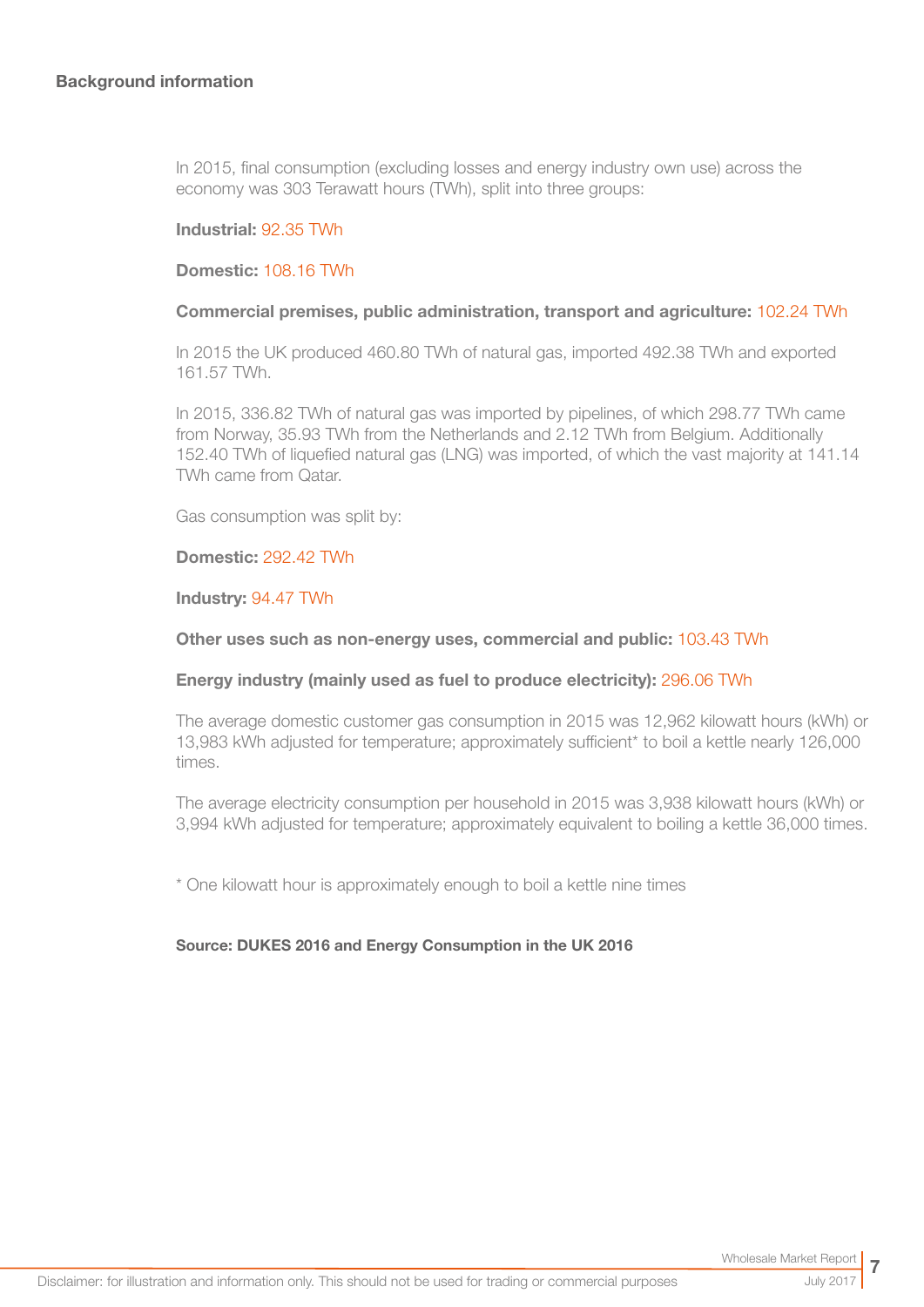#### Baseload power prices to deliver to the GB grid £/MWh

These graphs show the daily price of traded power contracts to deliver to the GB grid.

Baseload power day ahead auction

## Volume weighted average price, £/MWh



Source: EPEX Spot

## Baseload power front month





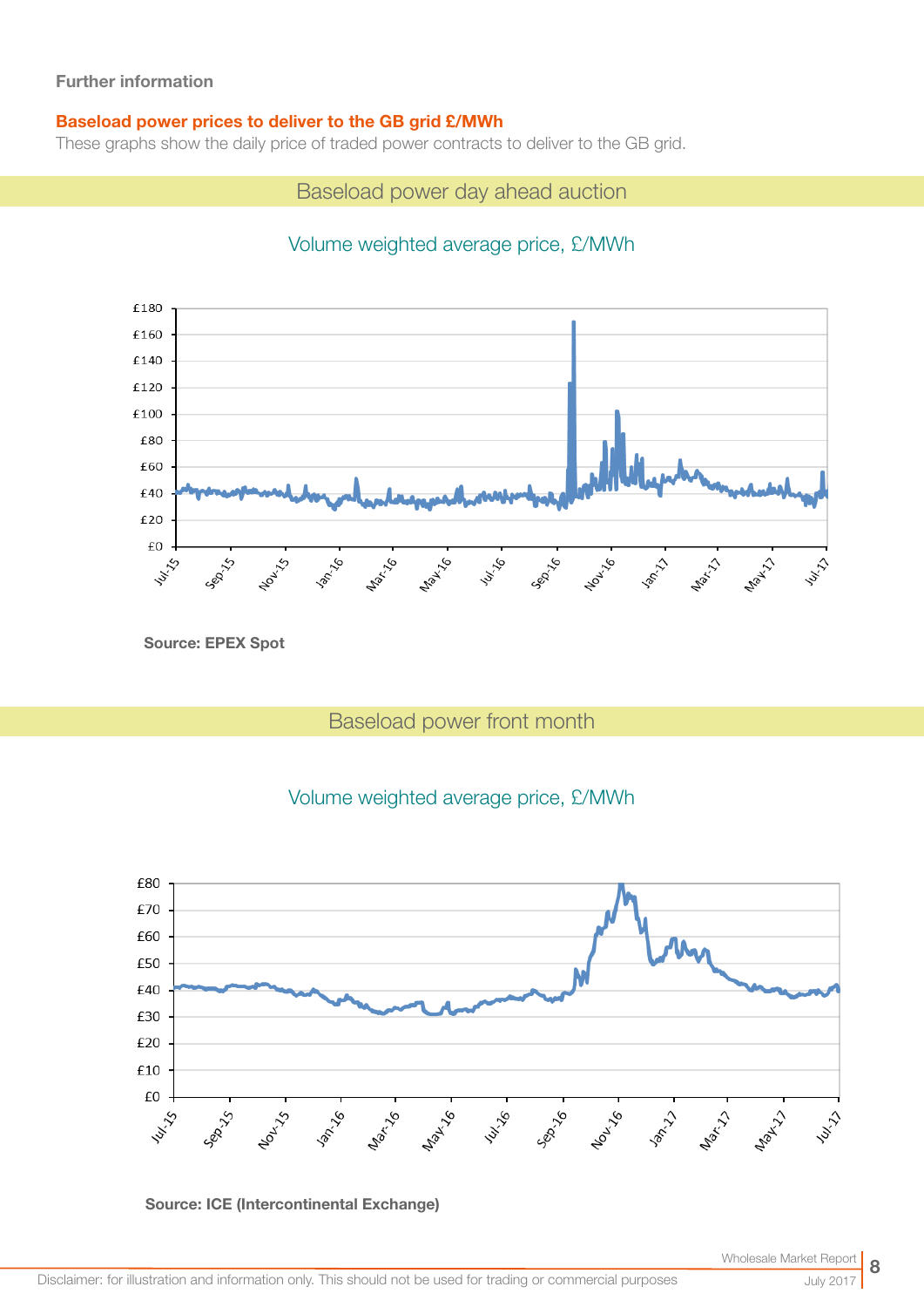## Baseload power front season



## Volume weighted average price, £/MWh

Source: ICE (Intercontinental Exchange)

Baseload power season+2

## ICE settlement price, £/MWh



Source: ICE (Intercontinental Exchange)

Wholesale Market

July 2017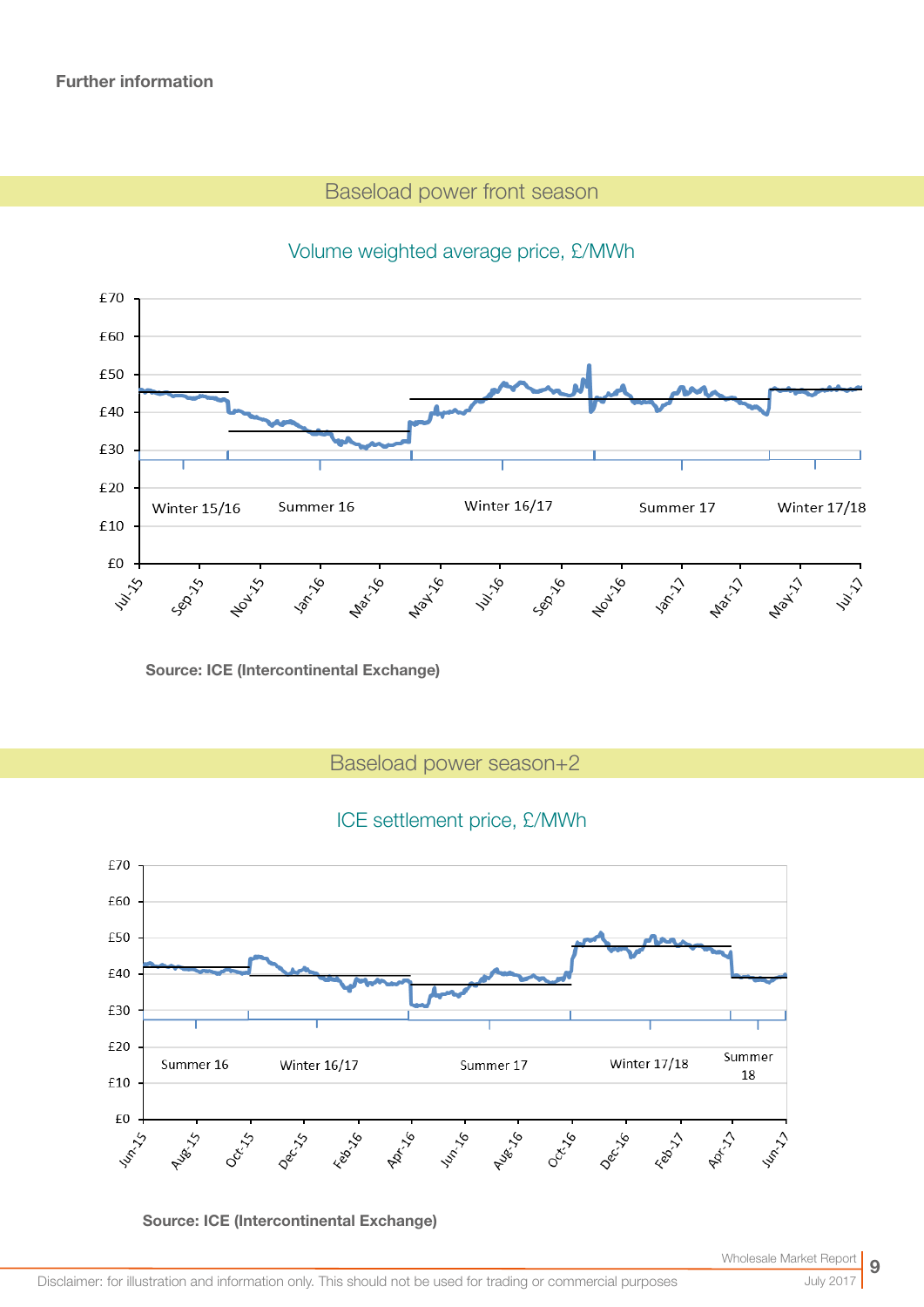## Baseload power season+3

## ICE settlement price, £/MWh



Source: ICE (Intercontinental Exchange)

Baseload power season+4





Source: ICE (Intercontinental Exchange)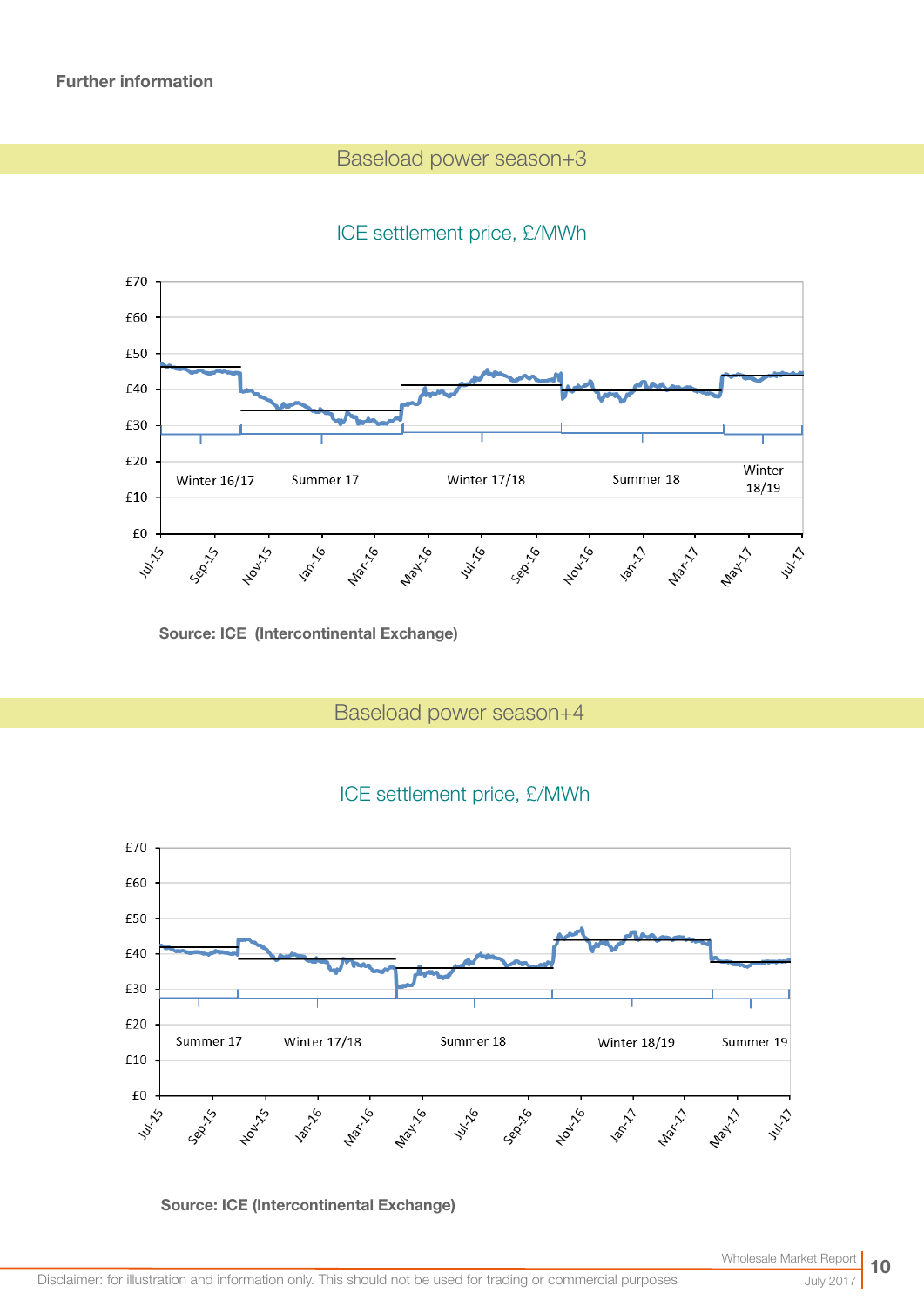### Natural gas prices to deliver to the GB grid p/thm

These graphs show the daily price of traded gas contracts to deliver to the GB gas grid at NBP.

## Natural Gas system average daily price



## Volume weighted average price, p/thm

Source: National Grid

Natural gas front month

## ICE settlement price, p/thm

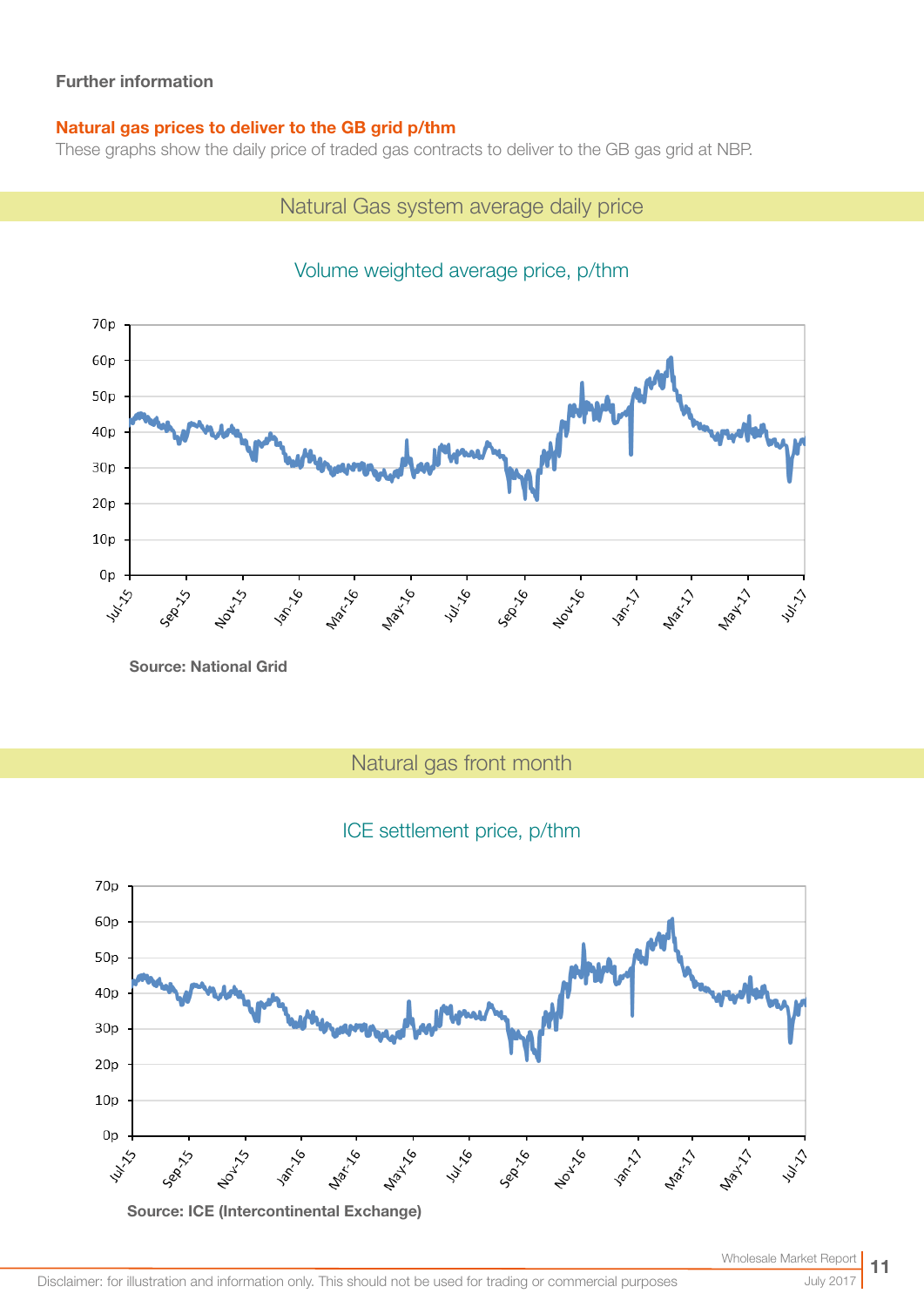## Natural gas season+1

## ICE settlement price, p/thm



Source: ICE (Intercontinental Exchange)

Natural gas season+2

## ICE settlement price, p/thm



#### Source: ICE (Intercontinental Exchange)